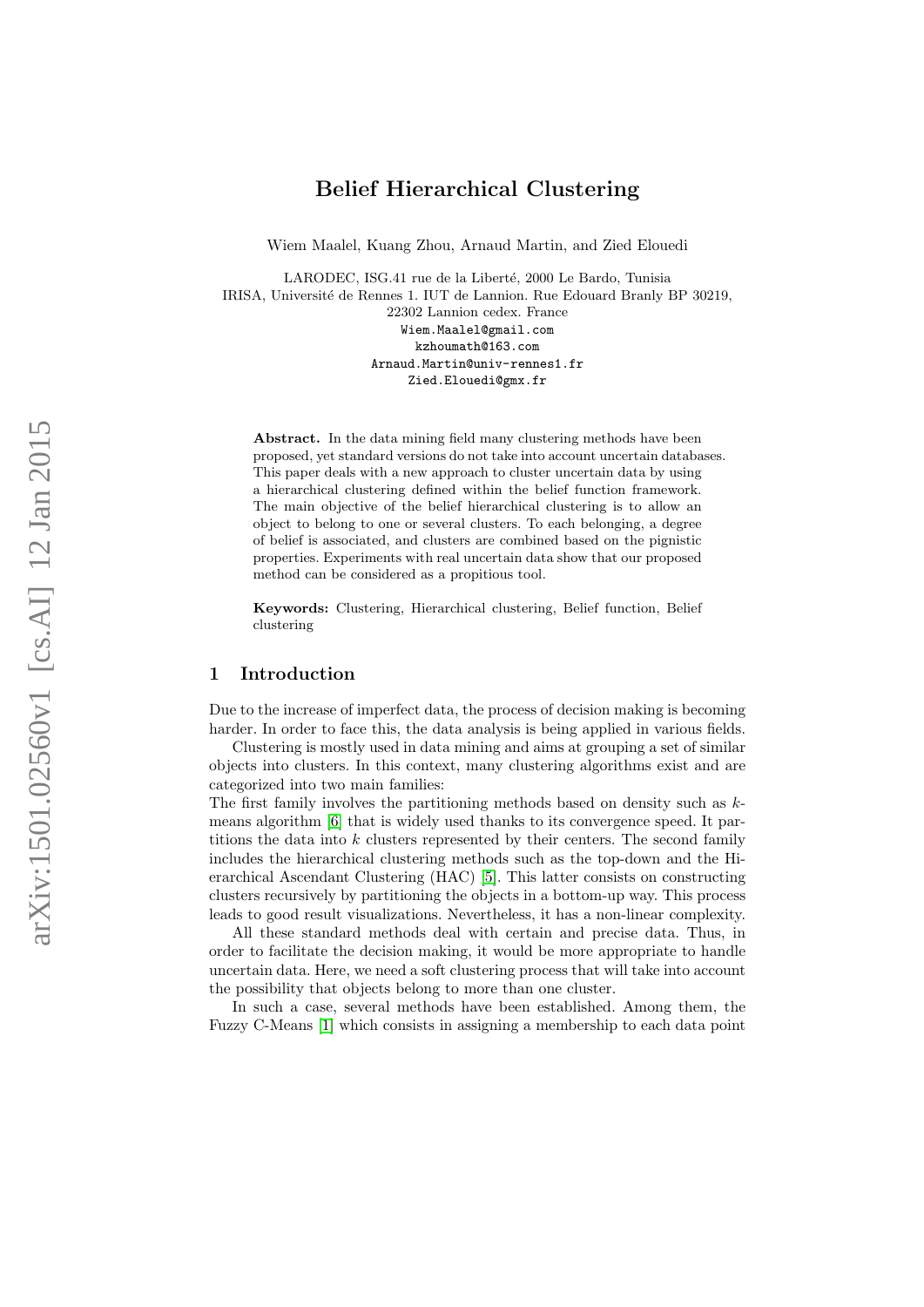corresponding to the cluster center, and the weights minimizing the total weighted mean-square error. This method constantly converges. Patently, Evidential c-Means (ECM) [\[3\]](#page-8-2), [\[7\]](#page-9-1) is deemed to be a very fateful method. It enhances the FCM and generates a credal partition from attribute data. This method deals with the clustering of object data. Accordingly, the belief  $k$ -Modes method [\[4\]](#page-8-3) is a popular method, which builds K groups characterized by uncertain attribute values and provides a classification of new instances. Schubert has also found a clustering algorithm [\[8\]](#page-9-2) which uses the mass on the empty set to build a classifier.

Our objective in this paper is to develop a belief hierarchical clustering method, in order to ensure the membership of objects in several clusters, and to handle the uncertainty in data under the belief function framework.

This remainder is organized as follows: in the next section we review the ascendant hierarchical clustering, its concepts and its characteristics. In section 3, we recall some of the basic concepts of belief function theory. Our method is described in section 4 and we evaluate its performance on a real data set in section 5. Finally, Section 6 is a conclusion for the whole paper.

## <span id="page-1-0"></span>2 Ascendant hierarchical clustering

This method consists on agglomerating the close clusters in order to have finally one cluster containing all the objects  $x_j$  (where  $j = 1, ..., N$ ).

Let's consider  $\mathcal{P}^K = \{C_1, ..., C_K\}$  the set of clusters. If  $K = N, C_1 = x_1, ..., C_N =$  $x_N$ . Thereafter, throughout all the steps of clustering, we will move from a partition  $\mathcal{P}^K$  to a partition  $\mathcal{P}^{K-1}$ . The result generated is described by a hierarchical clustering tree (dendrogram), where the nodes represent the successive fusions and the height of the nodes represents the value of the distance between two objects which gives a concrete meaning to the level of nodes conscripted as "indexed hierarchy". This latter is usually indexed by the values of the distances (or dissimilarity) for each aggregation step. The indexed hierarchy can be seen as a set with an ultrametric distance d which satisfies these properties: i)  $x = y \Longleftrightarrow d(x, y) = 0.$ ii)  $d(x, y) = d(y, x).$ 

$$
iii) d(x, y) \le d(x, z) + d(y, z), \forall x, y, z \in \mathbb{R}.
$$

The algorithm is as follows:

- Initialisation: the initial clusters are the N-singletons. We compute their dissimilarity matrix.
- Iterate these two steps until the aggregation turns into a single cluster:
	- Combine the two most similar (closest) elements (clusters) from the selected groups according to some distance rules.
	- Update the matrix distance by replacing the two grouped elements by the new one and calculate its distance from each of the other classes.

Once all these steps completed, we do not recover a partition of  $K$  clusters, but a partition of  $K - 1$  clusters. Hence, we had to point out the aggregation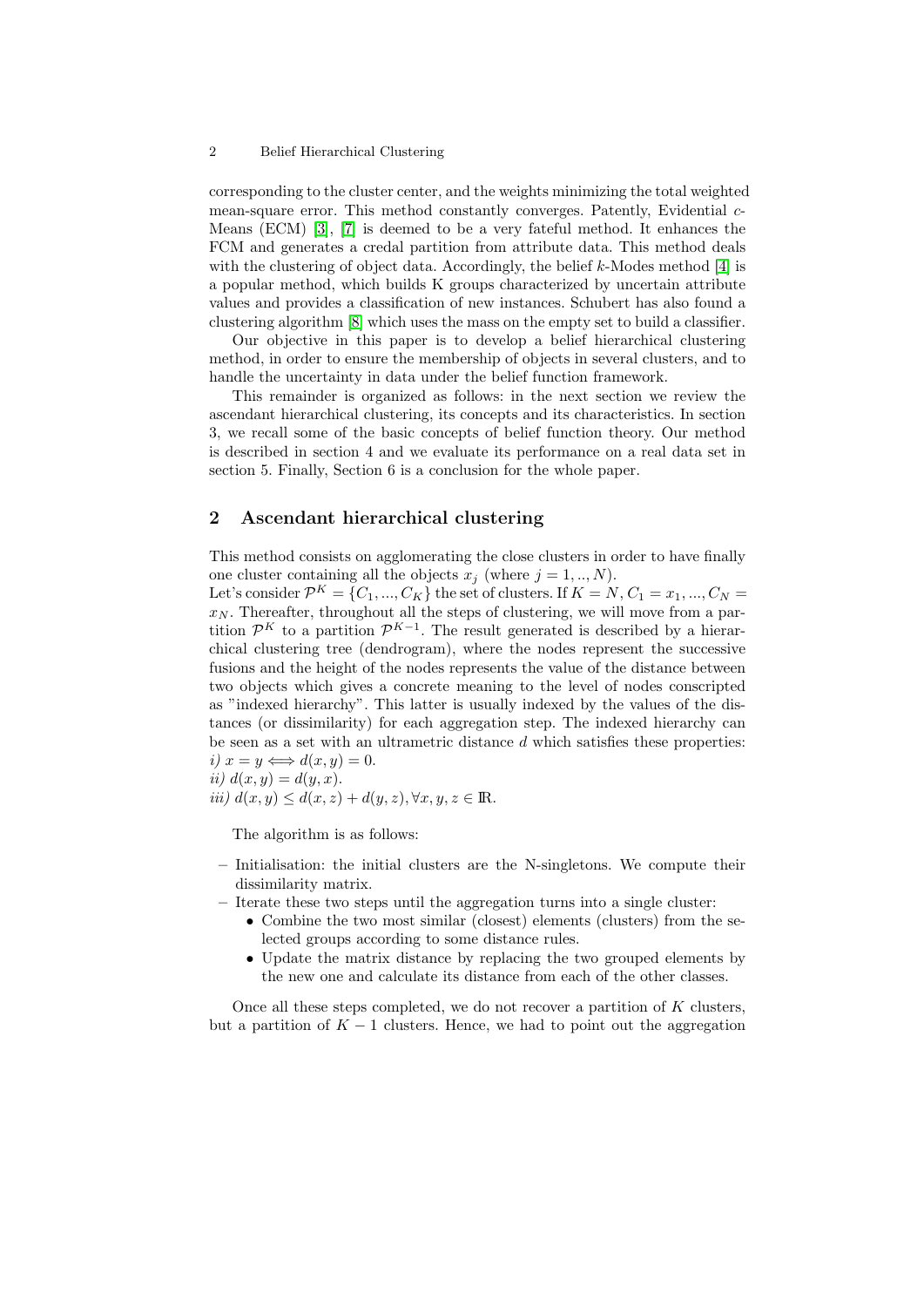criterion (distance rules) between two points and between two clusters. We can use the Euclidian distance between  $N$  objects  $x$  defined in a space IR. Different distances can be considered between two clusters: we can consider the minimum as follows:

$$
\mathbf{d}(C_j^i, C_{j'}^i) = \min_{x_k \in C_j^i, x_{k'} \in C_{j'}^i} d(x_k, x_{k'})
$$
(1)

with  $j, j' = 1, ..., i$ . The maximum can also be considered, however, the minimum and maximum distances create compact clusters but sensitive to "outliers". The average can also be used, but the most used method is Ward's method, using Huygens formula to compute this:

$$
\Delta I_{inter(C_j^i, C_{j'}^i)} = \frac{m_{C_j} m_{C_{j'}}}{m_{C_j} + m_{C_{j'}}} d^2(\mathbf{C_j^i}, \mathbf{C_{j'}^i})
$$
\n(2)

where  $m_{C_j}$  and  $m_{C_{j'}}$  are numbers of elements of  $C_j$  and  $C_{j'}$  respectively and  $\mathbf{C_j^i}, \mathbf{C_{j'}^i}$  the centers. Then, we had to find the couple of clusters minimizing the distance:

$$
(C_l^k, C_{l'}^k) = d(C_l^i, C_{l'}^i) = \min_{C_j^i, C_{l'}^i \in C^i} \mathbf{d}(C_j^i, C_{j'}^i)
$$
(3)

# 3 Basis on the theory of belief functions

In this Section, we briefly review the main concepts that will be used in our method that underlies the theory of belief functions [\[9\]](#page-9-3) as interpreted in the Transferable Belief Model (TBM) [\[10\]](#page-9-4). Let's suppose that the frame of discernment is  $\Omega = {\omega_1, \omega_2, ..., \omega_3}$ .  $\Omega$  is a finite set that reflects a state of partial knowledge that can be represented by a basis belief assignment defined as:

$$
m: 2^{\Omega} \to [0, 1]
$$
  

$$
\sum_{A \subseteq \Omega} m(A) = 1
$$
 (4)

The value  $m(A)$  is named a basic belief mass (bbm) of A. The subset  $A \in 2^{\Omega}$  is called focal element if  $m(A) > 0$ . One of the important rules in the belief theory is the conjunctive rule which consists on combining two basic belief assignments  $m_1$  and  $m_2$  induced from two distinct and reliable information sources defined as:

$$
m_1 \oplus m_2(C) = \sum_{A \cap B = C} m_1(A) \cdot m_2(B), \quad \forall C \subseteq \Omega \tag{5}
$$

The Dempster rule is the normalized conjunctive rule:

<span id="page-2-0"></span>
$$
m_1 \oplus m_2(C) = \frac{m_1 \oplus m_2(C)}{1 - m_1 \oplus m_2(\emptyset)}, \quad \forall C \subseteq \Omega
$$
 (6)

In order to ensure the decision making, beliefs are transformed into probability measures recorded BetP, and defined as follows [\[10\]](#page-9-4):

$$
\text{ BetP}(A) = \sum_{B \subseteq \Omega} \frac{|A \cap B|}{|B|} \frac{m(B)}{(1 - m(\emptyset))}, \forall A \in \Omega \tag{7}
$$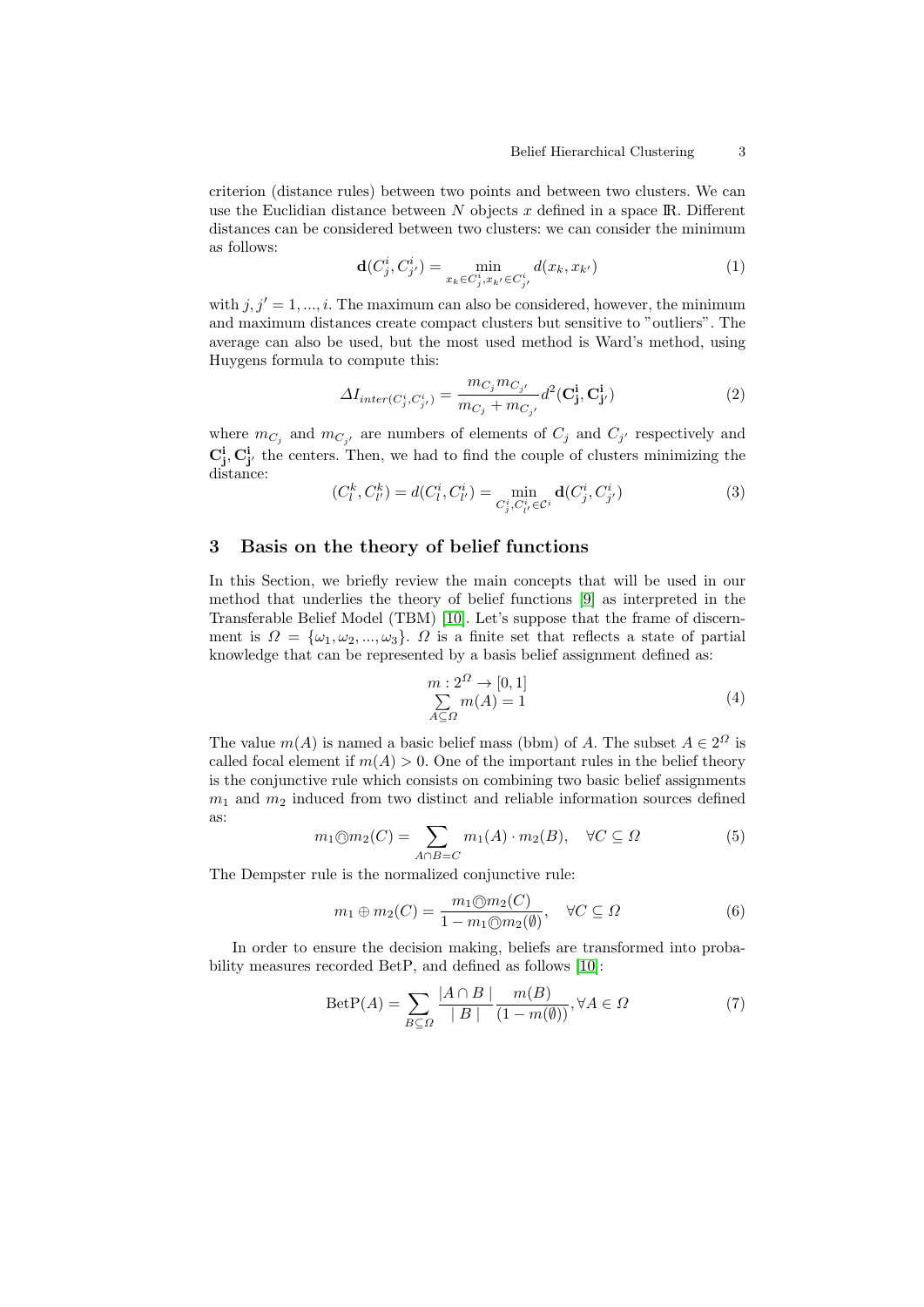#### 4 Belief hierarchical clustering

In order to set down a way to develop a belief hierarchical clustering, we choose to work on different levels: on one hand, the object level, on the other hand, the cluster level. At the beginning, for  $N$  objects we have, the frame of discernment is  $\Omega = \{x_1, ..., x_N\}$  and for each object belonging to one cluster, a degree of belief is assigned. Let  $\mathcal{P}^N$  be the partition of N objects. Hence, we define a mass function for each object  $x_i$ , inspired from the k-nearest neighbors [\[2\]](#page-8-4) method which is defined as follows:

$$
m_i^{\Omega_i}(x_j) = \alpha e^{-\gamma d^2(x_i, x_j)} m_i^{\Omega_i}(\Omega_i) = 1 - \sum m_i^{\Omega_i}(x_j)
$$
\n(8)

where  $i \neq j$ ,  $\alpha$  and  $\gamma$  are two parameters we can optimize [\[11\]](#page-9-5), d can be considered as the Euclidean distance, and the frame of discernment is given by  $\Omega_i = \{x_1, ..., x_N\} \setminus \{x_i\}.$ 

In order to move from the partition of N objects to a partition of  $N-1$ objects we have to find both nearest objects  $(x_i, x_j)$  to form a cluster. Eventually, the partition of  $N-1$  clusters will be given by  $\mathcal{P}^{N-1} = \{(x_i, x_j), x_k\}$ where  $k = 1, ..., N\setminus\{i, j\}$ . The nearest objects are found considering the pignistic probability, defined on the frame  $\Omega_i$ , of each object  $x_i$ , where we proceed the comparison by pairs, by computing firstly the pignistic for each object, and then we continue the process using arg max. The nearest objects are chosen using the maximum of the pignistic values between pairs of objects, and we will compute the product pair one by one.

$$
(x_i, x_j) = \underset{x_i, x_j \in \mathcal{P}^N}{\arg \max} \ \text{Det} \mathcal{P}_i^{\Omega_i}(x_j) * \text{Det} \mathcal{P}_j^{\Omega_j}(x_i)
$$
(9)

Then, this first couple of objects is a cluster. Now consider that we have a partition  $\mathcal{P}^K$  of K clusters  $\{C_1, \ldots, C_K\}$ . In order to find the best partition  $\mathcal{P}^{K-1}$  of  $K-1$  clusters, we have to find the best couple of clusters to be merged. First, if we consider one of the classical distances **d** (single link, complete link, average, etc), presented in section [2,](#page-1-0) between the clusters, we delineate a mass function, defined within the frame  $\Omega_i$  for each cluster  $C_i \in \mathcal{P}^K$  with  $C_i \neq C_j$ by:

$$
m_i^{\Omega_i}(C_j) = \alpha e^{-\gamma d^2(C_i, C_j)}\tag{10}
$$

$$
m_i^{\Omega_i}(\Omega_i) = 1 - \sum m_i^{\Omega_i}(C_j)
$$
 (11)

where  $\Omega_i = \{C_1, \ldots, C_K\} \setminus \{C_i\}$ . Then, both clusters to merge are given by:

<span id="page-3-0"></span>
$$
(C_i, C_j) = \underset{C_i, C_j \in \mathcal{P}^K}{\arg \max} \ \text{Det} \mathcal{P}^{\Omega_i}(C_j) * \text{Det} \mathcal{P}^{\Omega_j}(C_i)
$$
 (12)

and the partition  $\mathcal{P}^{K-1}$  is made from the new cluster  $(C_i, C_j)$  and all the other clusters of  $\mathcal{P}^K$ . The point by doing so is to prove that if we maximize the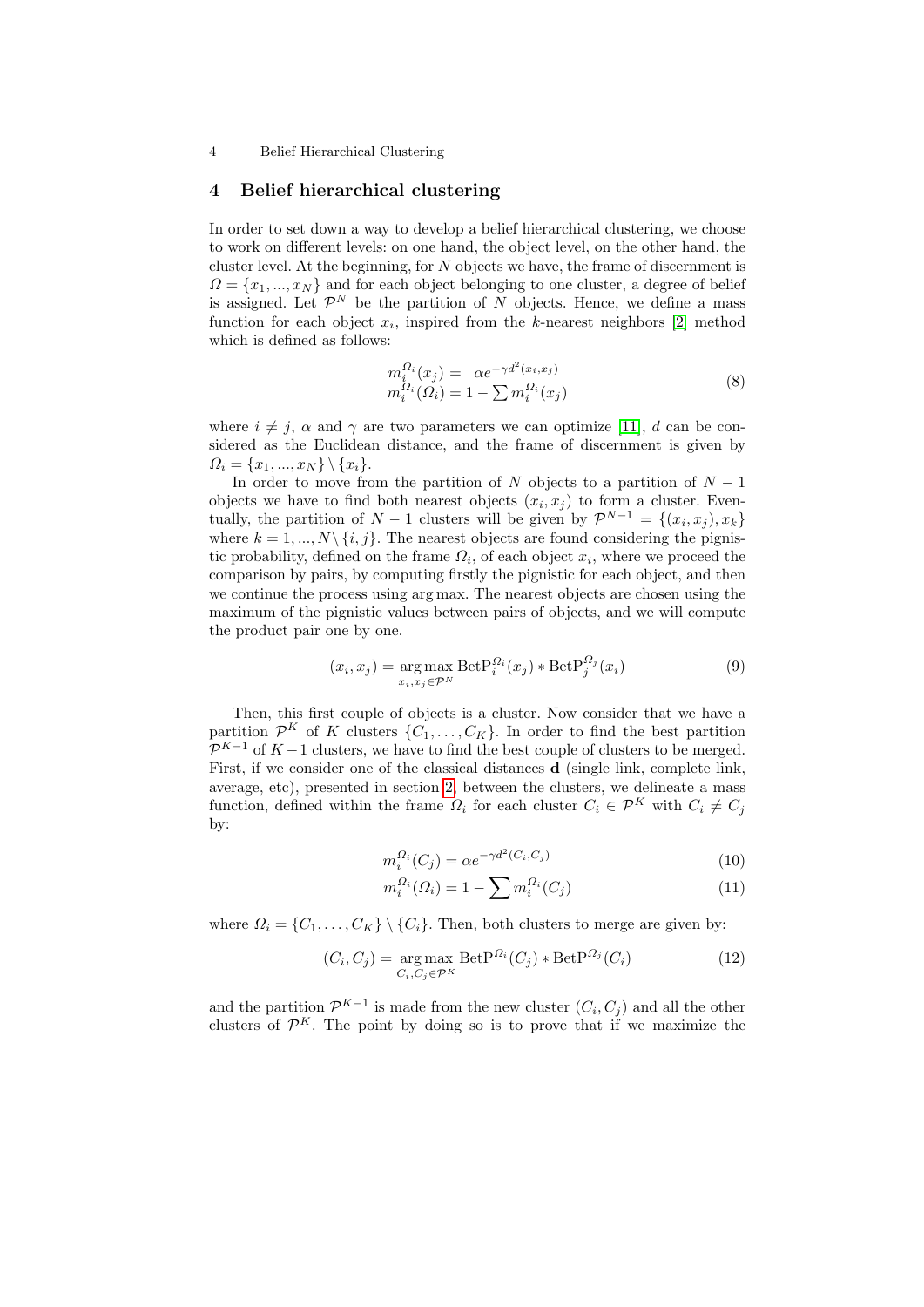degree of probability we will have the couple of clusters to combine. Of course, this approach will give exactly the same partitions than the classical ascendant hierarchical clustering, but the dendrogram can be built from BetP and the best partition (*i.e.* the number of clusters) can be preferred to find. The indexed hierarchy will be indexed by the sum of BetP which will lead to more precise and specific results according to the dissimilarity between objects and therefore will facilitate our process.

Hereafter, we define another way to build the partition  $\mathcal{P}^{K-1}$ . For each initial object  $x_i$  to classify, it exists a cluster of  $\mathcal{P}^K$  such as  $x_i \in C_k$ . We consider the frame of discernment  $\Omega_i = \{C_1, \ldots, C_K\} \setminus \{C_k\}, m$ , which describes the degree that the two clusters could be merged, can be noted  $m^{\Omega}$  and we define the mass function:

$$
n_i^{\Omega_i}(C_{k_j}) = \prod_{x_j \in C_{k_j}} \alpha e^{-\gamma d^2(x_i, x_j)} \tag{13}
$$

$$
m_i^{\Omega_i}(Q_i) = 1 - \sum_{x_j \in C_{k_j}} m_i^{\Omega_i}(C_{k_j})
$$
\n(14)

In order to find a mass function for each cluster  $C_i$  of  $\mathcal{P}^K$ , we combine all the mass functions given by all objects of  $C_i$  by a combination rule such as the Dempster rule of combination given by equation [\(6\)](#page-2-0). Then, to merge both clusters we use the equation [\(12\)](#page-3-0) as before. The sum of the pignisitic probabilities will be the index of the dendrogram, called BetP index.

### 5 Experimentations

m

Experiments were first applied on diamond data set composed of twelve objects as describe in Figure [1.](#page-5-0)a and analyzed in [\[7\]](#page-9-1). The dendrograms for both classical and Belief Hierarchical Clustering (BHC) are represented by Figures [1.](#page-5-0)b and [1.](#page-5-0)c. The object 12 is well considered as an outlier with both approaches. With the belief hierarchical clustering, this object is clearly different, thanks to the pignistic probability. For HAC, the distance between object 12 and other objects is small, however, for BHC, there is a big gap between object 12 and others. This points out that our method is better for detecting outliers. If the objects 5 and 6 are associated to 1, 2, 3 and 4 with the classical hierarchical clustering, with BHC these points are more identified as different. This synthetic data set is special because of the equidistance of the points and there is no uncertainty.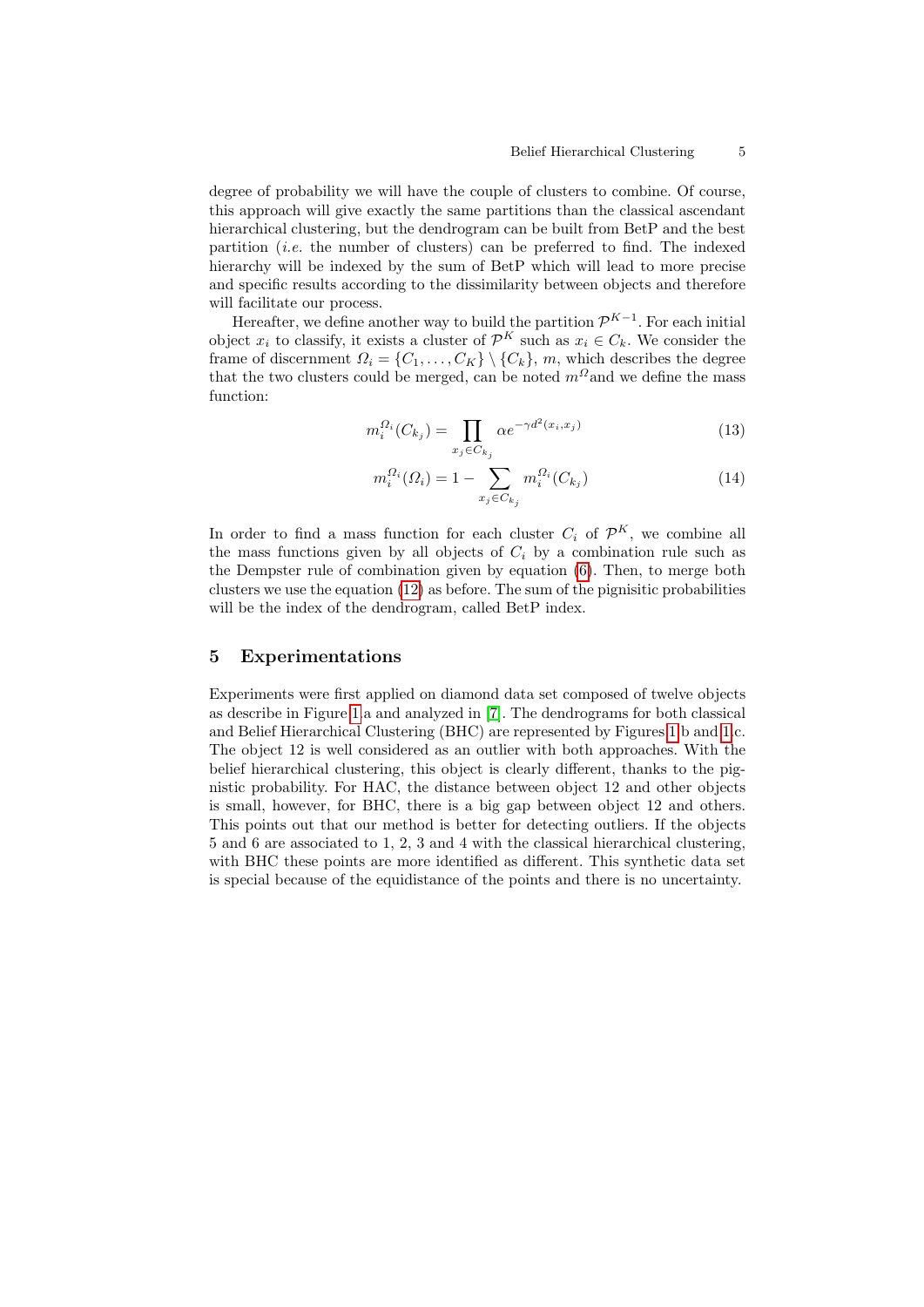

<span id="page-5-0"></span>Fig. 1. Clustering results for Diamond data set.

We continue our experiments with a well-known data set, Iris data set, which is composed of flowers from four types of species of Iris described by sepal length, sepal width, petal length, and petal width. The data set contains three clusters known to have a significant overlap.

In order to reduce the complexity and present distinctly the dendrogram, we first used the k-means method to get initial few clusters for our algorithm. It is not necessary to apply this method if the number of objects is not high.

Several experiments have been used with several number of clusters. We present in Figure [2](#page-6-0) the obtained dendrograms for 10 and 13 clusters. We notice different combinations between the nearest clusters for both classical and belief hierarchical clustering. The best situation for BHC is obtained with the pignistic equal to 0.5 because it indicates that the data set is composed of three significant clusters which reflects the real situation. For the classical hierarchical clustering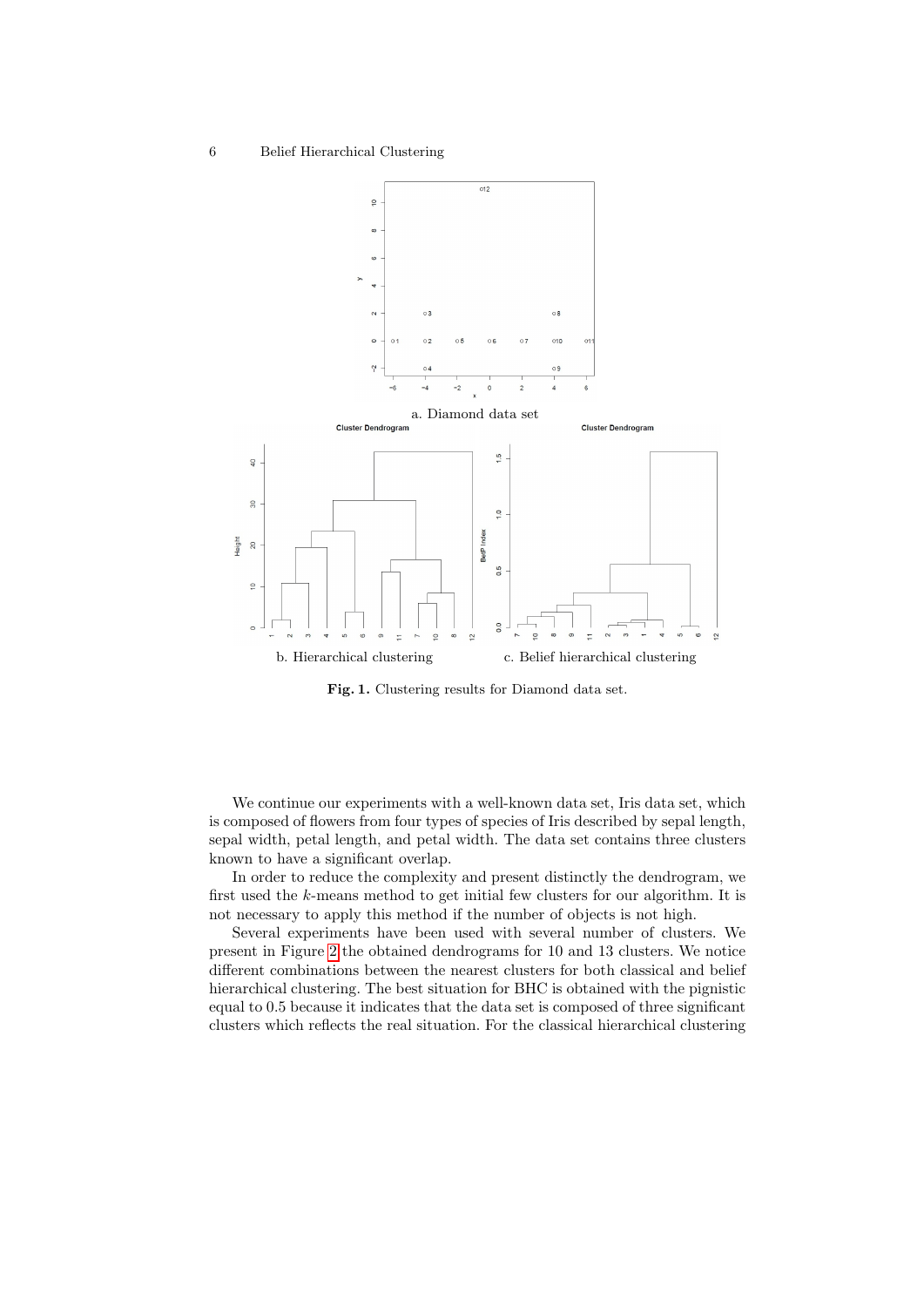

<span id="page-6-0"></span>Fig. 2. Clustering results on IRIS data set for both hierarchical (HAC) (Fig. a and b) and belief hierarchical (BHC) (Fig. c and d) clustering  $(K_{init}$  is the cluster number by k-means first).

the results are not so obvious. Indeed, for HAC, it is difficult to decide for the optimum cluster number because of the use of the euclidean distance and as seen in Figure 2.c it indistinguishable in terms of the y-value. However, for BHC, it is more easy to do this due to the use of the pignistic probability.

In order to evaluate the performance of our method, we use some of the most popular measures: precision, recall and Rand Index (RI). The results for both BHC and HAC are summarized in Table 1. The first three columns are for BHC, while the others are for HAC. In fact, we suppose that  $F_c$  represents the final number of clusters and we start with  $F_c = 2$  until  $F_c = 6$ . We fixed the value of  $k_{init}$  at 13. We note that for  $F_c = 2$  the precision is low while the recall is of high value, and that when we have a high cluster number  $(F_c = 5 \text{ or } 6)$ , the precision will be high but the recall will be relatively low. Thus, we note that for the same number of final clusters (e.g.  $F_c = 4$ ), our method is better in terms of precision, recall and RI.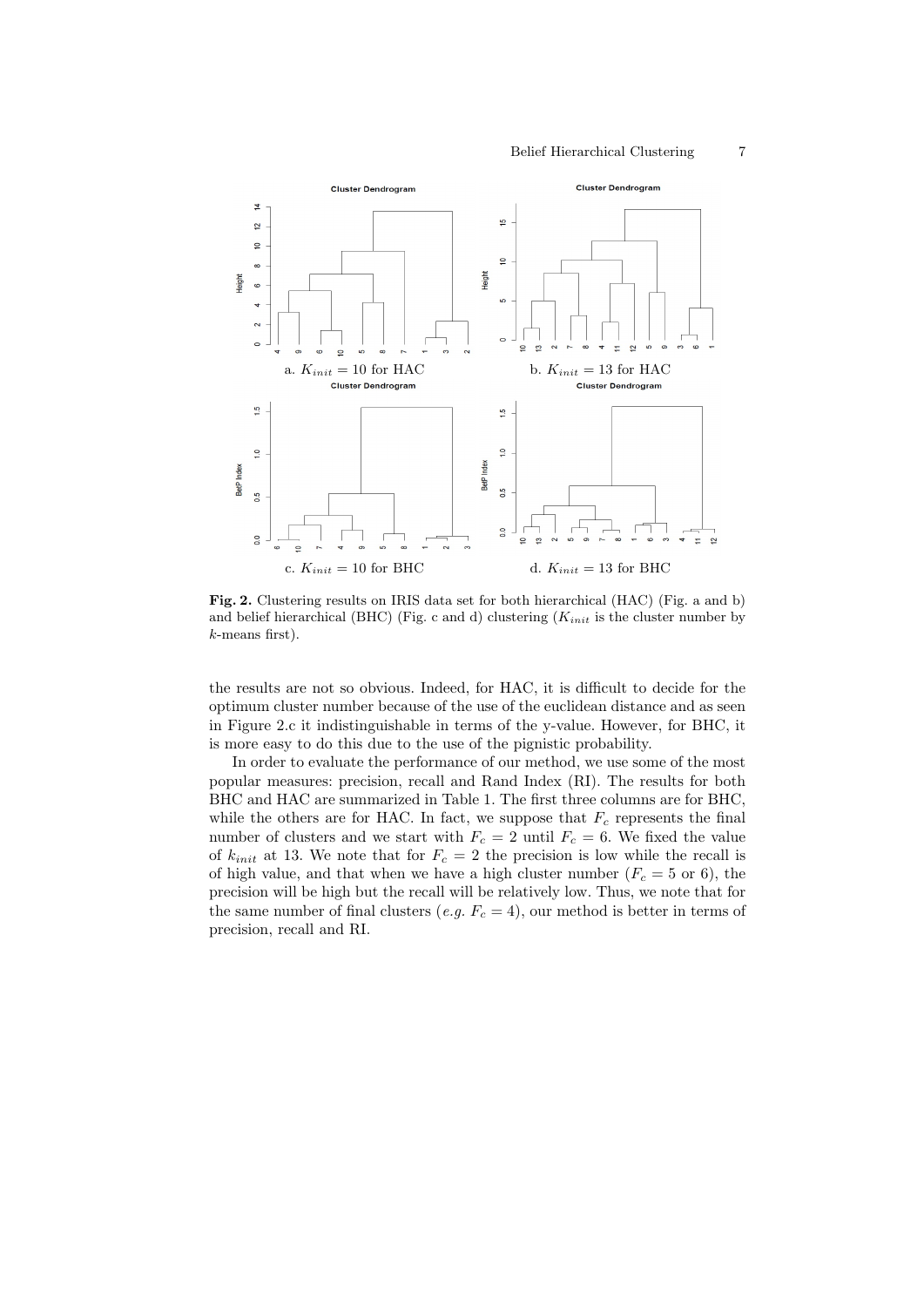| <b>BHC</b> |                      | <b>HAC</b> |                      |    |
|------------|----------------------|------------|----------------------|----|
|            | Precision Recall     | - RI       | Precision Recall     | RI |
| $F_c=2$    | 0.5951 1.0000 0.7763 |            | 0.5951 1.0000 0.7763 |    |
| $F_c=3$    | 0.8011 0.8438 0.8797 |            | 0.6079 0.9282 0.7795 |    |
| $F_c=4$    | 0.9506 0.8275 0.9291 |            | 0.8183 0.7230 0.8561 |    |
| $F_c=5$    | 0.8523 0.6063 0.8360 |            | 0.8523 0.6063 0.8360 |    |
| $F_c=6$    | 0.9433 0.5524 0.8419 |            | 0.8916 0.5818 0.8392 |    |
|            |                      |            |                      |    |

Table 1. Evaluation results

Tests are also performed to a third data base, Congressional Voting Records Data Set. The results presented in Figure [3](#page-7-0) show that the pignistic probability value increased at each level, having thereby, a more homogeneous partition. We notice different combinations, between the nearest clusters, that are not the same within the two methods compared. For example, cluster 9 is associated to cluster 10 and then to 6 with HAC, but, with BHC it is associated to cluster 4 and then to 10. Although, throughout the BHC dendrograms shown in Figure [3.](#page-7-0)c and Figure [3.](#page-7-0)d, the best situation indicating the optimum number of clusters can be clearly obtained. This easy way is due to the use of the pignistic probability.



<span id="page-7-0"></span>Fig. 3. Clustering results on Congressional Voting Records Data Set for both hierarchical and belief hierarchical clustering.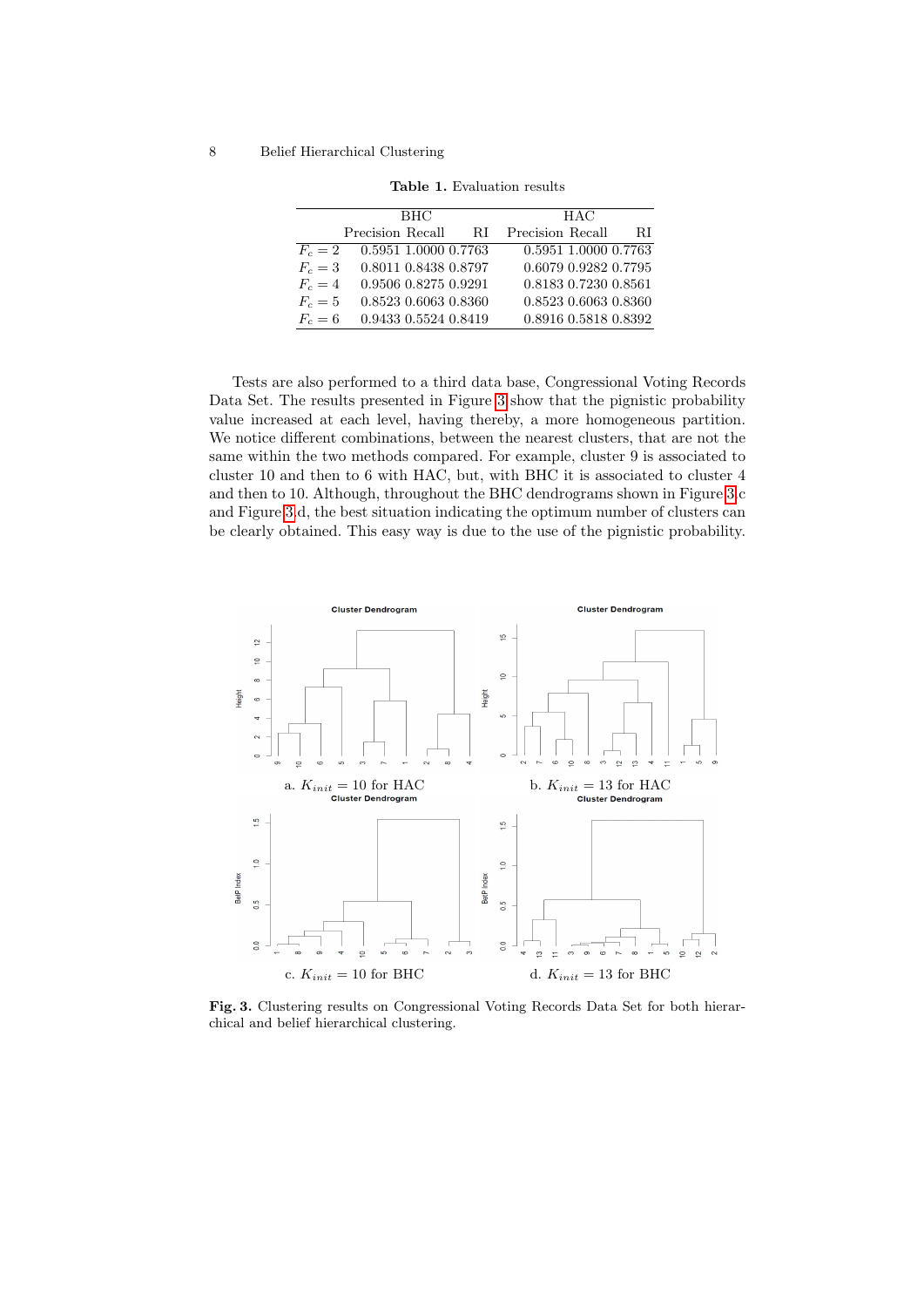For this data set, we notice that for  $F_c = 2$  and 3, the precision is low while the recall is high. However, with the increasing of our cluster number, we notice that BHC provides a better results. In fact, for  $F_c = 3, 4, 5$  and 6 the precision and RI values relative to BHC are higher then the precision and RI values relative to HAC, which confirmed the efficiency of our approach which is better in terms of precision and RI.

Table 2. Evaluation results for Congressional Voting Records Data Set

| <b>BHC</b> |                                | <b>HAC</b>                              |  |
|------------|--------------------------------|-----------------------------------------|--|
|            |                                | Precision Recall RI Precision Recall RI |  |
|            | $F_c = 2$ 0.3873 0.8177 0.5146 | 0.5951 1.0000 0.7763                    |  |
|            | $F_c = 3$ 0.7313 0.8190 0.8415 | 0.6288 0.8759 0.7892                    |  |
|            | $F_c = 4$ 0.8701 0.6833 0.8623 | 0.7887 0.7091 0.8419                    |  |
|            | $F_c = 5$ 0.8670 0.6103 0.8411 | 0.7551 0.6729 0.8207                    |  |
|            | $F_c = 6$ 0.9731 0.6005 0.8632 | 0.8526 0.6014 0.8347                    |  |

# 6 Conclusion

Ultimately, we have introduced a new clustering method using the hierarchical paradigm in order to implement uncertainty in the belief function framework. This method puts the emphasis on the fact that one object may belong to several clusters. It seeks to merge clusters based on its pignistic probability. Our method was proved on data sets and the corresponding results have clearly shown its efficiency. The algorithm complexity has revealed itself as the usual problem of the belief function theory. Our future work will be devoted to focus on this peculiar problem.

# References

- <span id="page-8-1"></span>1. Bezdek, J.C., Ehrlich, R., Fulls, W.: Fcm: The fuzzy c-means clustering algorithm. Computers and Geosciences 10(2-3), 191–203 (1984)
- <span id="page-8-4"></span>2. Denœux, T.: A k-Nearest Neighbor Classification Rule Based on Dempster-Shafer Theory. IEEE Transactions on Systems, Man, and Cybernetics - Part A: Systems and Humans 25(5), 804–813 (1995)
- <span id="page-8-2"></span>3. Denœux, T., Masson, M.: EVCLUS: Evidential Clustering of Proximity Data. IEEE Transactions on Systems, Man, and Cybernetics - Part B: Cybernetics 34(1), 95– 109 (2004)
- <span id="page-8-3"></span>4. ben Hariz, S., Elouedi, Z., Mellouli, K.: Clustering approach using belief function theory. In: AIMSA. pp. 162–171 (2006)
- <span id="page-8-0"></span>5. Hastie, T., Tibshirani, R., Friedman, J., Franklin, J.: The elements of statistical learning; data mining, inference and prediction. Springer Verlag, New York (2001)